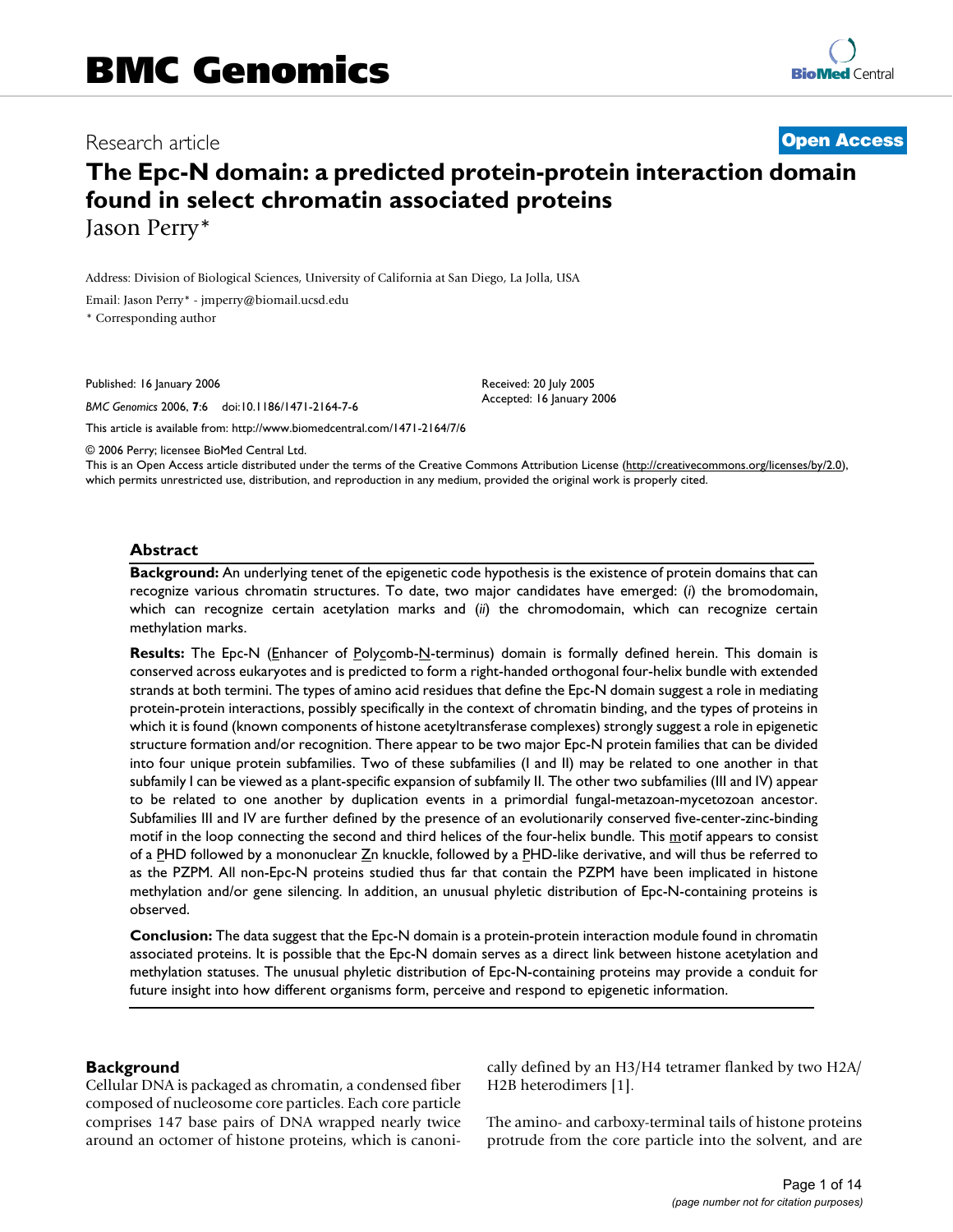therefore amenable to post-chromatin packaging modification. Well known histone modifications include Lys acetylation, Ser/Thr phosphorylation and Lys/Arg methylation at N-terminal tails; however, examples of histone tail ubiquitinylation, SUMOylation, ADP ribosylation, glycosylation, carbonylation and biotinylation have also been described. The dynamic composite of these modifications (the epigenetic state) predicates chromatin structure, and therefore gene activity, in a manner that is not yet fully understood. It is generally thought, however, that acetylation is positively correlated with transcriptional activation and that methylation is positively correlated with gene silencing, though reciprocal examples of each paradigm have been shown (for recent reviews) [2-4].

There are two competing, but not necessarily mutually exclusive, models for how a cell interprets epigenetic information. The first is the "histone code" model which states that histone tail modification, occurring in sequential, interdependent layers, specifically alters the affinity for various chromatin associated proteins in a way that influences downstream function. For example, the histone code is thought to underlie the determination of bulk chromatin properties such as the formation and maintenance of heterochromatic and euchromatic domains [5-7]. A second hypothesis likens histone modification to commonly known receptor mediated signal transduction networks [8]. This "signaling network" model more easily accounts for the apparent degeneracy amongst certain histone modifications, and suggests that such modifications serve to confer bistability, robustness and adaptability to a presumed chromatin based network.

Regardless of operative model, certain proteins must be able to recognize particular chromatin structures or outputs, and capacitating motifs have evolved apparently for this purpose. Two well-characterized examples are the bromodomain and the chromodomain. The bromodomain, first identified in the *Drosophila* chromatin remodeling protein Brahma, is a left-handed four-helix bundle that binds selectively to acetyl-lysine [9,10]. It is conserved amongst eukaryotes, and has been found distributed into three major protein families: (*i*) ATP-dependent chromatin remodeling factors, (*ii*) histone acetyltransferases (HATs, e.g., GCN5, PCAF, TAF<sub>II</sub>250) and *(iii)* BET (bromodomain +  $ET$  domain) transcriptional regulators. Bromodomains can occur as a single copy or in duplicate, and when they occur in tandem, as in TAF $_{II}$ 250, they can bind selectively to diacetylated histone tails with appropriately spaced acetyl-lysine moieties [11]. By contrast, chromodomains comprise histone methylation mark recognizing motifs defined by three antiparallel β-strands reinforced with a single cross-strand helix [12]. Chromodomains are also conserved across eukaryotes, and have even been found in two *Phycodnaviridae* viruses. Like the

bromodomain, the chromodomain has been distributed into three major protein families, (*i*) proteins with an amino-terminal chromodomain followed by a chromoshadow domain [Su(var)205], (*ii*) proteins with a single chromodomain in conjunction with other non-related domains (e.g., Polycomb and the *S. cerevisiae* histone acetyltransferase Esa1) and (*iii*) proteins with tandem chromodomains (CHD1), all of which participate in epigenetic events.

The Epc-N (Enhancer of the Polycomb-N-terminus) domain is defined and described below. The core of this domain is predicted to be a right-handed orthogonal fourhelix bundle. It is further defined by the presence of βstrand extensions at both termini, and its conserved, and therefore PSI-BLAST defining, residues suggest a role in protein-protein interaction surface formation, possibly in the context of chromatin binding. The Epc-N domain occurs across eukaryotes, and two distinct Epc-N-containing protein families have been identified. Each of these families is composed of two subfamilies. Members of three of the four identified subfamilies have already been evidenced to participate in epigenetic events, most notably as components of histone acetyltransferase (HAT) complexes. Two of the four subfamilies (III and IV) are further defined by the presence of a five-center-zinc-binding-motif in the loop that connects the second and third helices of the four-helix bundle. This motif is composed of a PHD followed by a mononuclear Zn-knuckle, followed by a PHD-like derivative, which will be referred to as the PZPM  $(PHD/Zn-knuckle/PHD \text{ motif}).$  The PZPM is also an evolutionarily conserved translocatable module, and all proteins studied to date that contain this motif have been implicated in histone methylation and/or gene silencing. Therefore, the Epc-N domain emerges as a candidate to be another building block in the limited repertoire of domains that could have affinity for specific epigenetic signatures, and a peculiar phyletic distribution of the four protein families in which it is found seems to reflect significant discrepancies in how different organisms have evolved to form and interpret epigenetic information.

# **Results**

# *Epc-N domain discovery and annotation*

The hint of a conserved sequence common to some of the proteins described below was first noted by Stankunas *et* al. when they cloned the *Enhancer of Polycomb* E(Pc) gene from *Drosophila* [[13\]](#page-12-0). Later bioinformatic analyses by Koonin and colleagues also suggested the possibility of conserved sequences common to E(Pc) and Lin-49 during their seminal work on domain accretion [14,15]. At that time, fewer sequences were available, and it appeared that there could be two potentially independent modules, coined EP1 and EP2 [14,15]. However, because of the less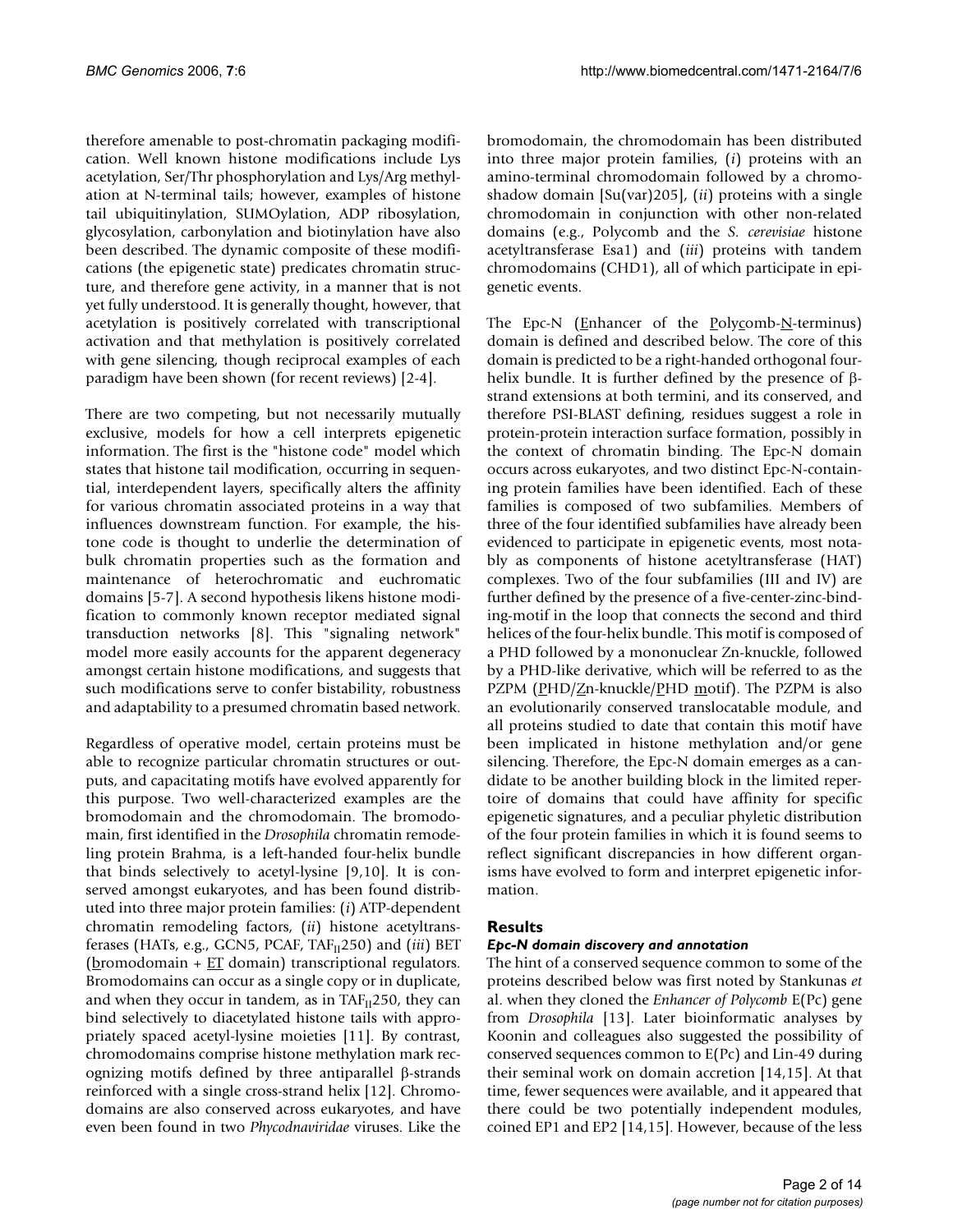

IV) **Figure 1** An alignment of the Epc-N domains from representative sequences of each of the four identified Epc-N protein subfamilies (I-An alignment of the Epc-N domains from representative sequences of each of the four identified Epc-N protein subfamilies (I-IV). The alignment was constructed as described in the text. Secondary structure is defined by arrows (β-type extended strands) and bars ( $\alpha$ -helices) and is annotated based on results from Jpred and corroborated by various prediction algorithms at the Polish metaserver [52]. The presumed ligands (20 total) of the PZPM found as part of the Epc-N domain in subfamily III and IV proteins are as shown.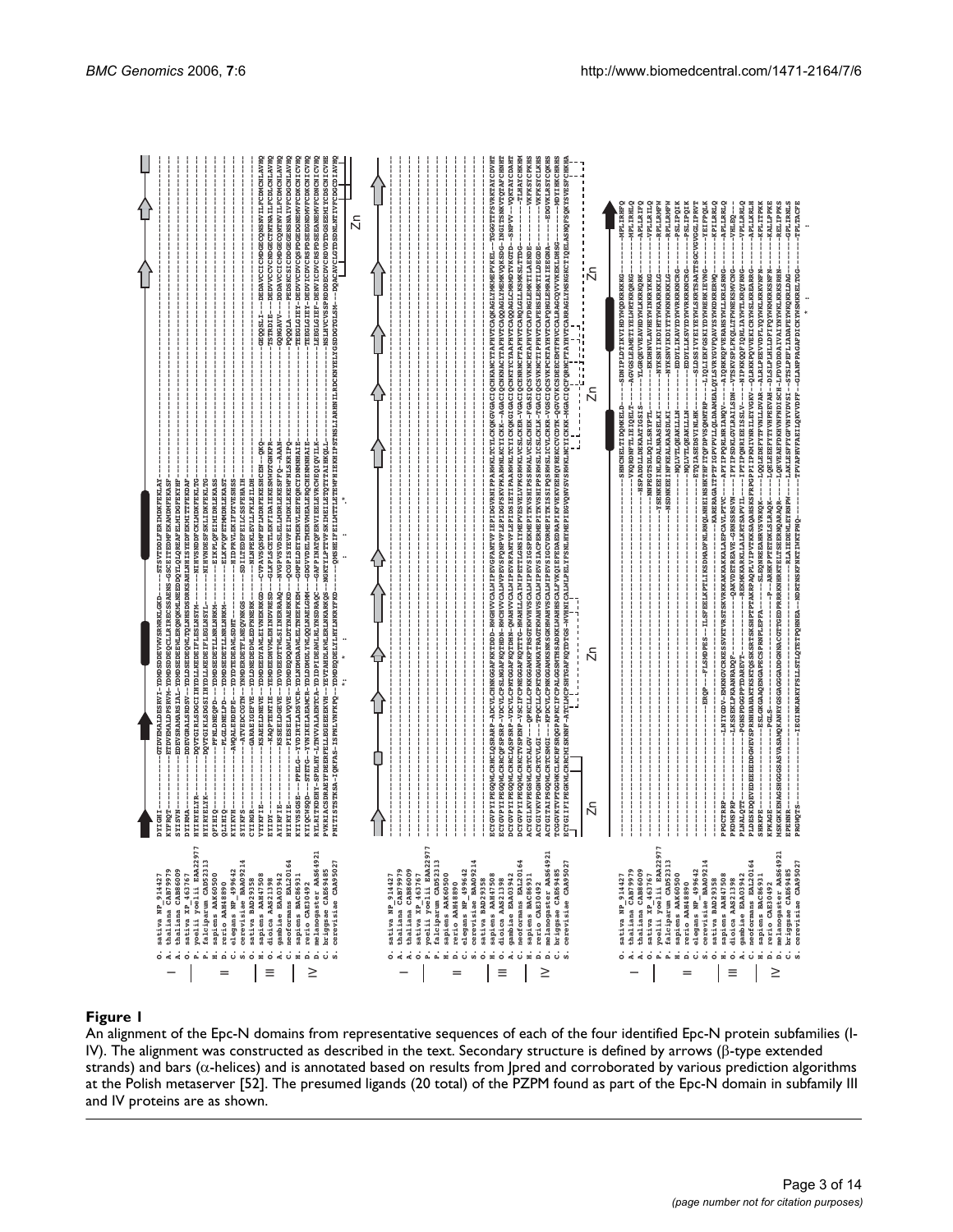

PZPMs in humans, *C. elegans* and *A. thaliana*. The alignments were constructed by T-coffee and refined manually as necessary. All PZPMs found in *C. elegans* and *A. thaliana* are shown. For human sequences, at least one representative of each identified PZPM family is shown. There are multiple homologs/paralogs in each family except NSD1 that have been omitted for clarity (3 BRD1-like molecules, 3 Jade-like molecules, 3 AF10-like molecules, 2 GASC1-like molecules). Human sequences are given with GenBank accession numbers, *C. elegans* sequences with wormbase accession numbers, and *A. thaliana* sequences with chromosomal addresses. All identifiers can be used as queries at [30]. The first portion of the PZPM (solid ligand lines) is identified by Pfam as a PHD. The remainder of the PZPM (dashed ligand lines) is not identified by Pfam but appears to comprise a previously undefined C2HC zinc knuckle or ribbon followed by a PHD-like derivative. It should be noted that the entire domain is conserved amongst all PZPM proteins, and for functional considerations it should not be viewed as simply a PHD.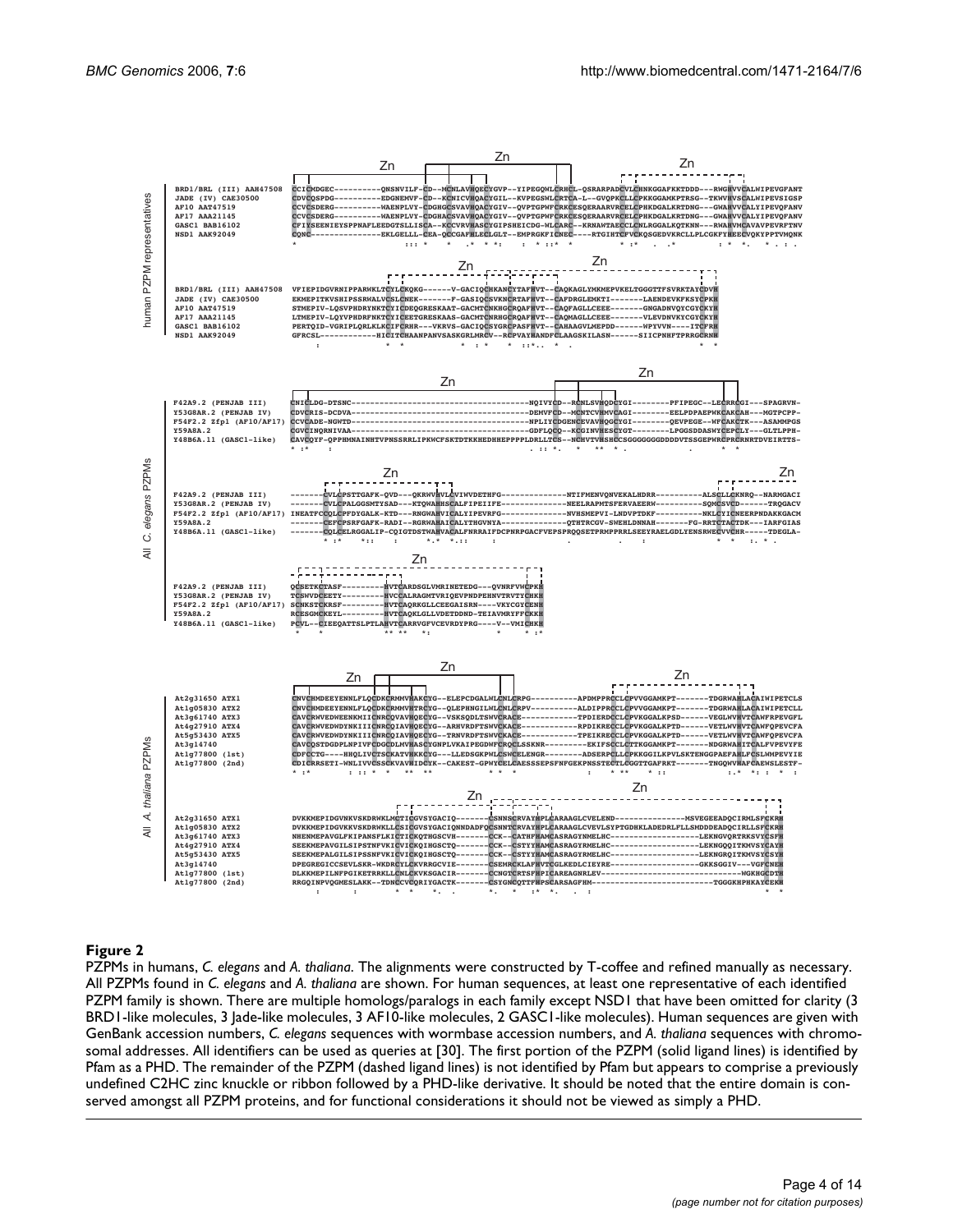complete repertoire of available sequences at that time, these domains could not be precisely defined. With many more sequences in hand, it is now clear that EP1 and EP2 always co-occur to form a single domain, which will be referred to simply as Epc-N (below).

Here, the Epc-N domain was initially recognized during an analysis of a family of plant proteins containing an unusual Agenet domain derivative (Perry and Kleckner, unpublished data). Pfam [16] and SMART [17] database searches returned no additional domain architecture information for one of the members of this family, [ref | NP\_914427] from the rice *Oryza sativa*; however, a simple BlastP analysis identified a segment of sequence  $\sim$ 100 amino acid residues in length that was conserved amongst a group of otherwise seemingly unrelated sequences, including some from metazoans [18,19]. Using this segment as a query, a PSI-BLAST search of the non-redundant protein database (inclusion threshold  $E = 0.005$ ) converges after the eighth iteration and retrieves over 300 sequences [20]. None of the above threshold hits appeared to be false positive identifications, and a few additional candidate sequences were extracted by manual inspection of the below threshold sequences retrieved by the search. The domain was delimited by the presence of divergent low complexity loops at either end, that in some instances led either to previously identified domains or to the N-terminus of the protein. Two major protein families, that could be split into four distinct protein subfamilies (I-IV) could be identified (below), some of which had additional features proximal to the Epc-N domain that appeared conserved amongst subfamily members, but not amongst all members of the superfamily. The core elements conserved across the superfamily are shown in a manually constructed [with consideration of all PSI-BLAST pairwise alignments and Jpred [21] predicted secondary structure] composite of ClustalW and T-coffee alignments of 20 representative sequences (Figure 1) [22,23]. A current list of Epc-N domain containing sequences, complete with Pfam annotation statistics for the previously identified co-occurring domains is available [see Additional file 1]. The Jpred secondary structure consensus of the Epc-N core suggests that it comprises two short extended strands, followed by four helices, and finally, an additional extended strand. Two of the four subfamilies (III and IV) are further characterized by the presence of the predicted PZPM in the loop connecting the second and third helices (below). Additional immediately obvious conserved features include several aromatic amino acid residues distributed throughout the domain (in a linear sequence sense), plus an acidic region at the Nterminus of the first helix and a basic region at the C-terminus of the fourth helix.

# *The five-center-zinc-binding motif of subfamily III and IV Epc-N domains*

As noted above, Epc-N subfamilies III and IV are further defined by the presence of a predicted PZPM ( $PHD-Zn$ </u> knuckle-PHD-like motif) within the loop connecting the second and third helices of the canonical domain (Figures 1 and 2). As suggested, the first portion of this motif is a statistically verifiable PHD (plant homeodomain) (Pfam  $E \leq 1.4e^{-06}$  in all cases). However, manual inspection of an alignment of a number of subfamily III and IV sequences indicated the presence of additional conserved, potentially zinc binding residues. Since zinc binding motifs are defined by coordinating residue type and position but typically not by specifics in connecting sequence, they can be difficult to define by algorithm. Also, the canonical PHD at the beginning of the motif will not allow a PSI-BLAST search to converge with the entire domain. Therefore, a conservative approach was taken to identify which proteins in humans, the nematode *Caenorhabditis elegans* and model plant *Arabidopsis thaliana* contained the entire PZPM.

A PSI-BLAST search  $(E = 0.001)$  with the PZPM of human BRD1 [gb | AAH47508] was restricted to the first iteration of human sequences and returned 333 candidates that were analyzed manually for the presence of the entire domain. An alignment with a representative from each protein family is shown in Figure 2A. The alignment suggests that the entire PZPM comprises the verified PHD, followed by a C2HC knuckle/ribbon not described previously, which is followed by a PHD-like derivative. It should be noted that the PHD-like derivative is not identified by algorithm analysis of any sequence as a statistically significant PHD, and that the eighth ligand is an evolutionarily conserved and motif-defining histidine residue. Five groups of proteins in humans were found to contain the PZPM: (*i*) members of Epc-N subfamily III, (*ii*) members of Epc-N subfamily IV, (iii) mixed lineage leukemia (MLL) proteins (trithorax homologs) including AF10, AF17 and MLLT6, (*iv*) Jumonji transcription factors including GASC-1 and  $(v)$  NSD1, the nuclear receptor binding <u>S</u>ET [Su(var), Enhancer of zeste, Trithorax] domain protein.

An analogous search restricted to *C. elegans* sequences was performed using the PZPM of F42A9.2 [gb | AAB03164] (the *C. elegans* Epc-N subfamily III protein) as the query. Proteins similar to those in humans were found in this organism with the exception that NSD1 is not found but instead there is a potentially related protein with simpler domain architecture (below) (Figure 2B). Interestingly, the PZPM is retained in higher plants, but not as part of an Epc-N domain. The same human BRD1 PZPM sequence fragment used above was presented as a query to the *Arabidopsis* genome WU-BLAST server (E = 0.001), which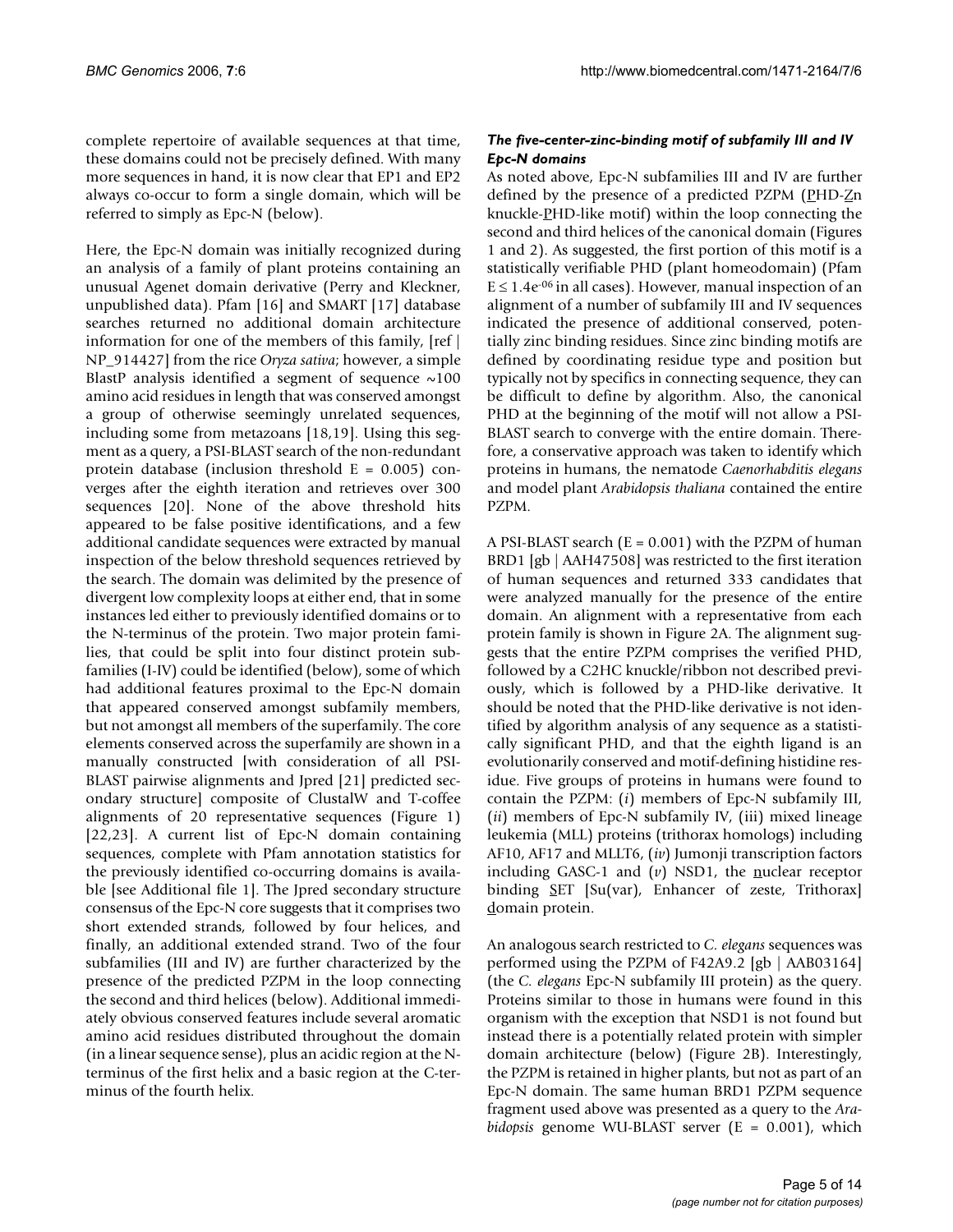

Domain architecture diagrams. (a) Domain architecture of Epc-N-containing proteins. (b) Domain architecture of PZPM-containing proteins. All diagrams are approximately to scale.

returned only Trithorax homologs and two other predicted proteins of unknown function (Figures 2C and 3B).

It should be noted that the entire PZPM is conserved across all Epc-N subfamily III and IV proteins, as well as in the other described proteins. Therefore, for functional considerations, it should not be viewed as simply a PHD, but as a single, large, evolutionarily translocatable unit that happens to exist as a subdomain in Epc-N subfamily III and IV proteins.

# *Domain architectures of Epc-N and PZPM containing proteins*

As alluded to above, Epc-N containing proteins can be divided into two major families (based on the presence or absence of the PZPM), each with two subfamilies. Domain architecture diagrams of the four identified Epc-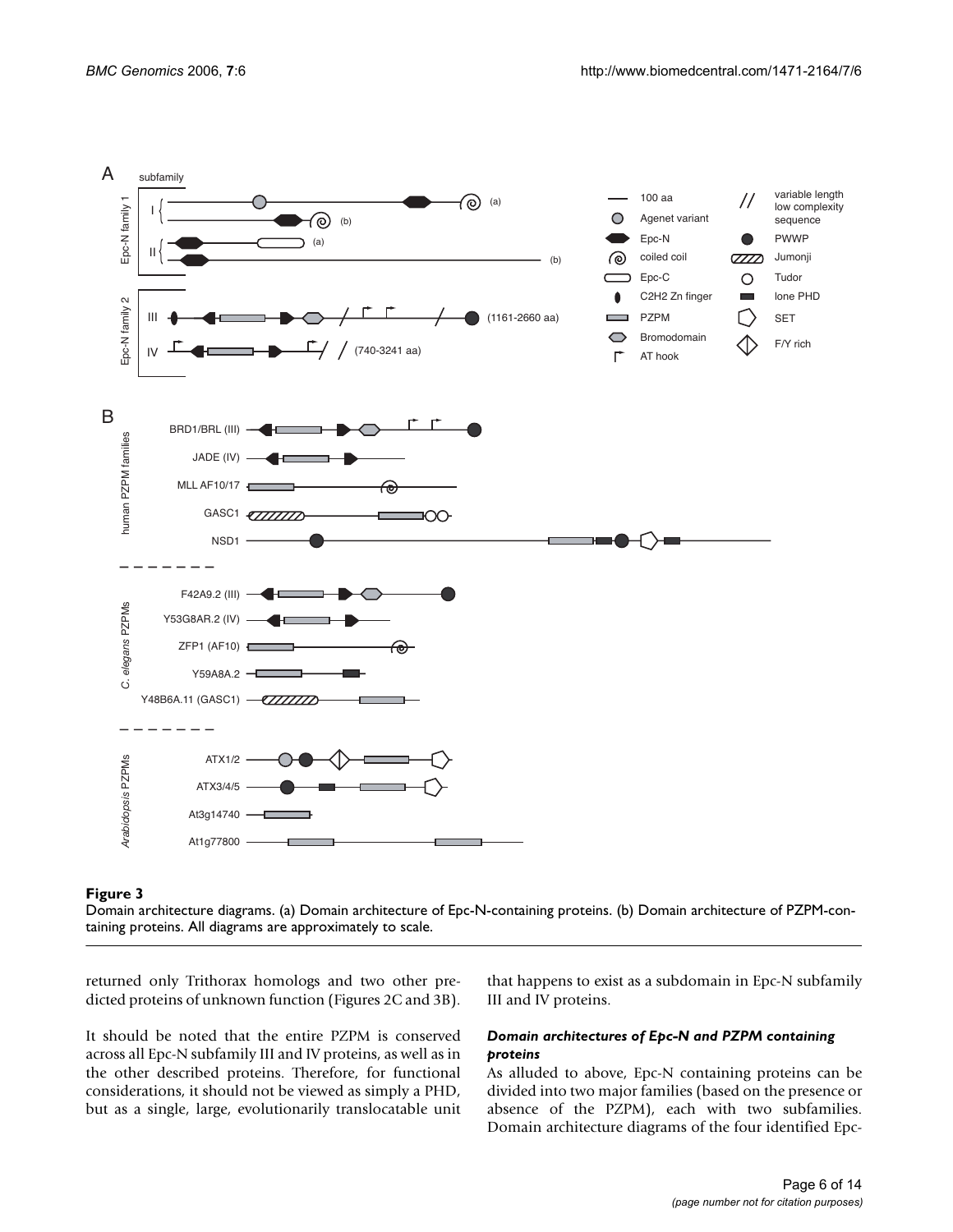N domain containing protein subfamilies are shown in Figure 3A. All Epc-N domain containing proteins are predicted by PSORT [24] to be nuclear, most contain known chromatin-associated domains, and they range in length from ~400 ([emb | CAB96695] from *P. vivax*) to over 3200 ([gb | AAS64921], RHINOCEROS, from *D. melanogaster*) amino acid residues [25]. Epc-N subfamily I proteins are characterized by C-terminal Epc-N domain followed by a coiled-coil domain at the extreme C-terminus of the polypeptide. Subfamily I can be further subdivided into two groups based on the presence (a) or absence (b) of the aforementioned Agenet domain derivative closer to the N-terminus. Subfamily II proteins are characterized by an N-terminal Epc-N domain and a Cterminal Epc-C (Enhancer of the polycomb C-terminal) domain. This subfamily can also be subdivided into two groups (a) and (b); however, to date a (b) protein has only been found in *Drosophila* (below). Though they have distinct domain architectures, subfamily I can be viewed as a plant lineage-specific expansion of subfamily II.

As described above, Epc-N subfamilies III and IV are defined by the presence of a PZPM between the second and third helices of the canonical Epc-N domain. Subfamilies III and IV are related in as much as the N-terminal positioning of the PZPM-containing Epc-N domain, and the periodic occurrence of AT-hook motifs. These subfamilies likely arose from duplication events in a primordial fungal-metazoan-mycetozoan ancestor. The difference between these subfamilies is that subfamily III members are further defined by the presence of a bromodomain (an acetyl-lysine binding four helix bundle) adjacent and C-terminal to the Epc-N domain followed by a low complexity region leading up to a PWWP domain at the C-terminus. In addition, there is a C2H2 zinc finger at the N-terminus of select subfamily III proteins (below). By contrast, subfamily IV proteins contain only the PZPM-Epc-N domain followed by a variable length stretch of low complexity sequence.

Domain architecture diagrams of PZPM-containing proteins are shown in Figure 3B. As defined above, there are five groups of PZPM proteins in humans: (*i*) members of Epc-N subfamily III, (*ii*) members of Epc-N subfamily IV, (*iii*) various MLL proteins, (*iv*) various Jumonji transcription factors, and (*v*) NSD1. Groups (*i*) and (*ii*) are as described above. Group (*iii*) members consist of an N-terminal PZPM and a C-terminal coiled-coil, while group (*iv*) members are defined by an N-terminal Jumonji domain with C-terminal PZPM followed immediately by two copies of a Tudor domain. Finally, NSD1 (*v*) is a large protein with an N-terminal PWWP domain followed by a large undefined stretch of sequence leading up to a PZPM, a lone PHD, a second PWWP domain, a SET domain and then a second lone PHD that all occur in rapid succession.

*C. elegans* PZPM proteins are very similar to those found in humans, and the respective genes are likely orthologs. There are Epc-N subfamily III and IV representatives, an apparent MLL-AF10/AF17 homolog, and an N-terminal Jumonji domain transcription factor. The major differences between *C. elegans* and humans at this level are that: (*i*) humans have multiple copies, potentially paralogs, of each PZPM-encoding gene except NSD1 whereas *C. elegans* has retained only one copy of each gene and (*ii*) that there is no apparent NSD1 in *C. elegans* but rather a unique protein (Y59A8A.2) consisting of an N-terminal PZPM and a C-terminal PHD. Since NSD1 contains lone PHD motifs in addition to its PZPM, it is possible that Y59A8A.2 and NSD1 modulate similar functions and that they are in fact encoded by orthologous genes.

As noted above and discussed below, the PZPM is conserved in plants, but not as part of an Epc-N domain. The *Arabidopsis* genome is completely sequenced, and seven genes were found to encode for proteins with the PZPM. Five were trithorax homologs, and two types of domain architectures were apparent in this group. ATX1 and ATX2 are defined by an Agenet variant (interestingly, the same variant as that found in Epc-N subfamily 1a proteins), followed by a PWWP domain, a phenylalanine-tyrosine rich domain, the PZPM and finally a C-terminal SET domain. ATX3, ATX4 and ATX5 are somewhat different and are defined by a PWWP domain followed by a lone PHD, the PZPM and the C-terminal SET domain. The other two PZPM proteins in *Arabidopsis* feature the PZPM as a standalone motif, one with a single copy and one where it has been duplicated.

# *Phyletic distribution of Epc-N domain containing protein subfamilies*

On analysis of Epc-N proteins at the subfamily level, and an intriguing species distribution is immediately evident (Figure 4). Subfamily I is exclusive to plants, subfamily II is almost universally conserved across eukaryotes (with the notable exceptions of kinetoplastid and Diplomonad parasites) and subfamilies III and IV, members of which contain the PZPM, are found in Fungi/Metazoa and Mycetozoa (Subfamily III only) but are conspicuously absent in plants and Aveolata parasites. Several other unusual features are observed: (*i*) there was an inferred evolutionary event at the Fungi Ascomycota-Fungi Basidiomycota split in which the primordial basidiomycote retained a member of subfamily III but not subfamily IV, and the primordial ascomycote retained a member of subfamily IV but not subfamily III, (*ii*) as described above, the PZPM found in Epc-N subfamilies III and IV persists in plants, but not as part of a Epc-N domain, and (*iii*) the domain architecture of the subfamily III protein from the chordate plankton component *O. dioica* is more similar to those of Endopterygota (all have retained the N-terminal C2H2 Zn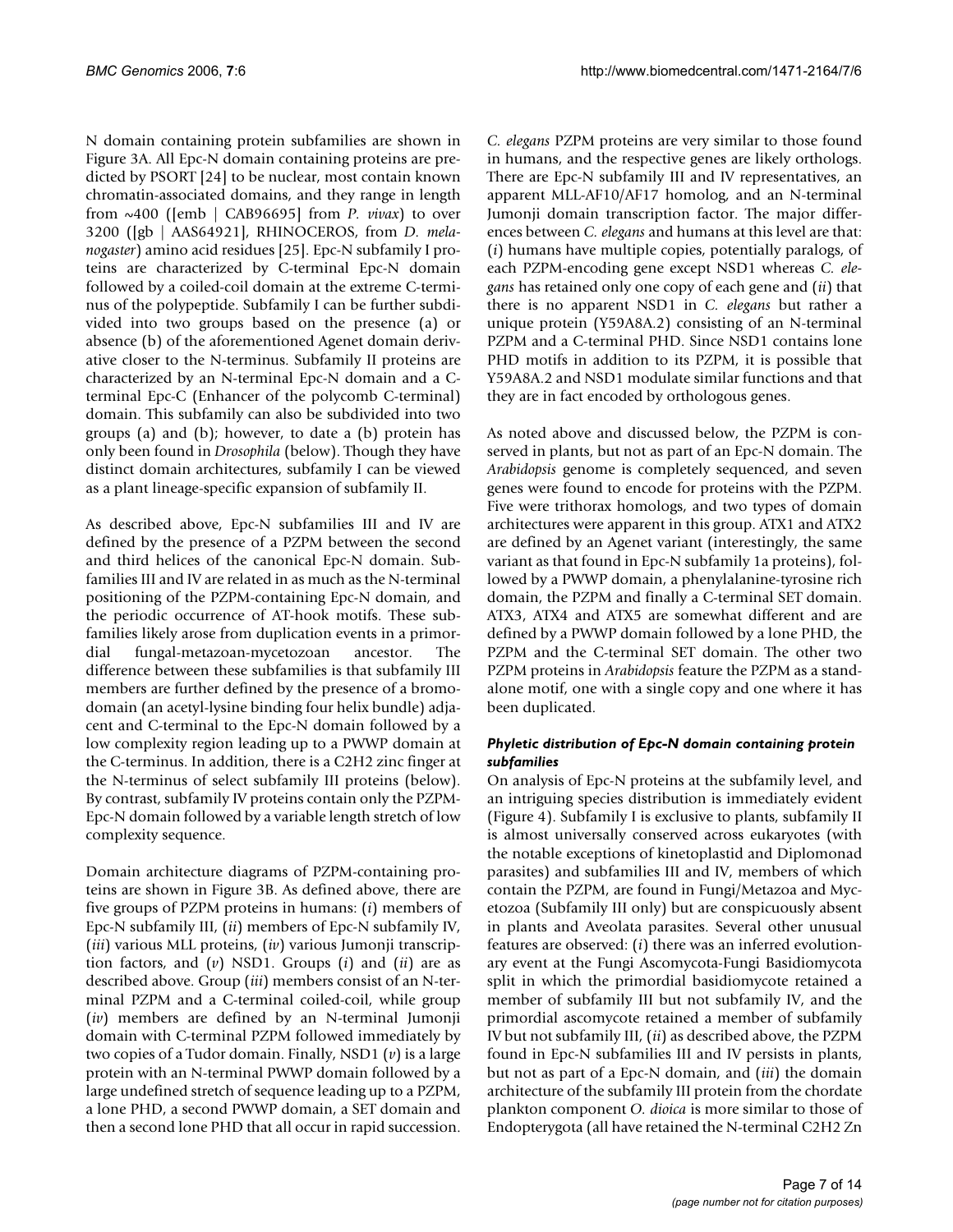| <b>Phyletic Distribution</b>                                                                                                                                                                                                                                                               | <b>Notable Absences</b><br>All others                                                           |  |  |  |
|--------------------------------------------------------------------------------------------------------------------------------------------------------------------------------------------------------------------------------------------------------------------------------------------|-------------------------------------------------------------------------------------------------|--|--|--|
| Viridiplantae<br>Magnoliophyta (flowering plants)<br>A. thaliana, O. sativa                                                                                                                                                                                                                |                                                                                                 |  |  |  |
| Viridiplantae<br>Magnoliophyta (flowering plants)<br>A. thaliana, O. sativa, Z. mays                                                                                                                                                                                                       |                                                                                                 |  |  |  |
| Chordata<br>H. sapiens, G. gallus, X. laevis, D. rerio, C. intestinalis<br>Endopterygota<br>D. melanogaster, A. mellifera<br>Nematoda<br>C. elegans, C. briggsae<br>Fungi Ascomycota<br>S. cerevisiae, S. pombe, N. crassa, C. albicans<br>Fungi Basidiomycota<br>C. neoformans, U. maydis | Kinetoplastids<br>Diplomonads                                                                   |  |  |  |
| Alveolata<br>Apicomplexa<br>P. falcipirum, C. parvum, C. hominis, P. berghei<br>Ciliophora<br>E. uhligi<br>Mycetozoa (slime molds)<br>D. discoideum                                                                                                                                        |                                                                                                 |  |  |  |
| Fungi/Metazoa                                                                                                                                                                                                                                                                              |                                                                                                 |  |  |  |
| H. sapiens, G. gallus, X. laevis, D. rerio, O. dioica<br>Endopterygota<br>D. melanogaster, A. mellifera, A. gambiae<br>Nematoda<br>C. elegans, C. briggsae<br>Fungi Basidiomycota<br>C. neoformans, U. maydis                                                                              | Alveolata<br>Viridiplantae<br>Fungi Ascomycota<br>Kinetoplastids<br>Diplomonads                 |  |  |  |
| Mycetozoa (slime molds)<br>D. discoideum                                                                                                                                                                                                                                                   |                                                                                                 |  |  |  |
| Fungi/Metazoa<br>Chordata<br>H. sapiens, G. gallus, X. laevis, D. rerio, C. intestinalis<br>Endopterygota<br>D. melanogaster, A. mellifera<br>Nematoda<br>C. briggsae<br>Fungi Ascomycota<br>S. cerevisiae, S. pombe, N. crassa, C. albicans<br>Fungi Microsporidia<br>E. cuniculi         | Alveolata<br>Viridiplantae<br>Fungi Basidiomycota<br>Mycetozoa<br>Kinetoplastids<br>Diplomonads |  |  |  |
|                                                                                                                                                                                                                                                                                            | Fungi/Metazoa<br>Chordata                                                                       |  |  |  |

Phyletic distribution of the Epc-N domain. This domain is only found in eukaryotes with PSI-BLAST.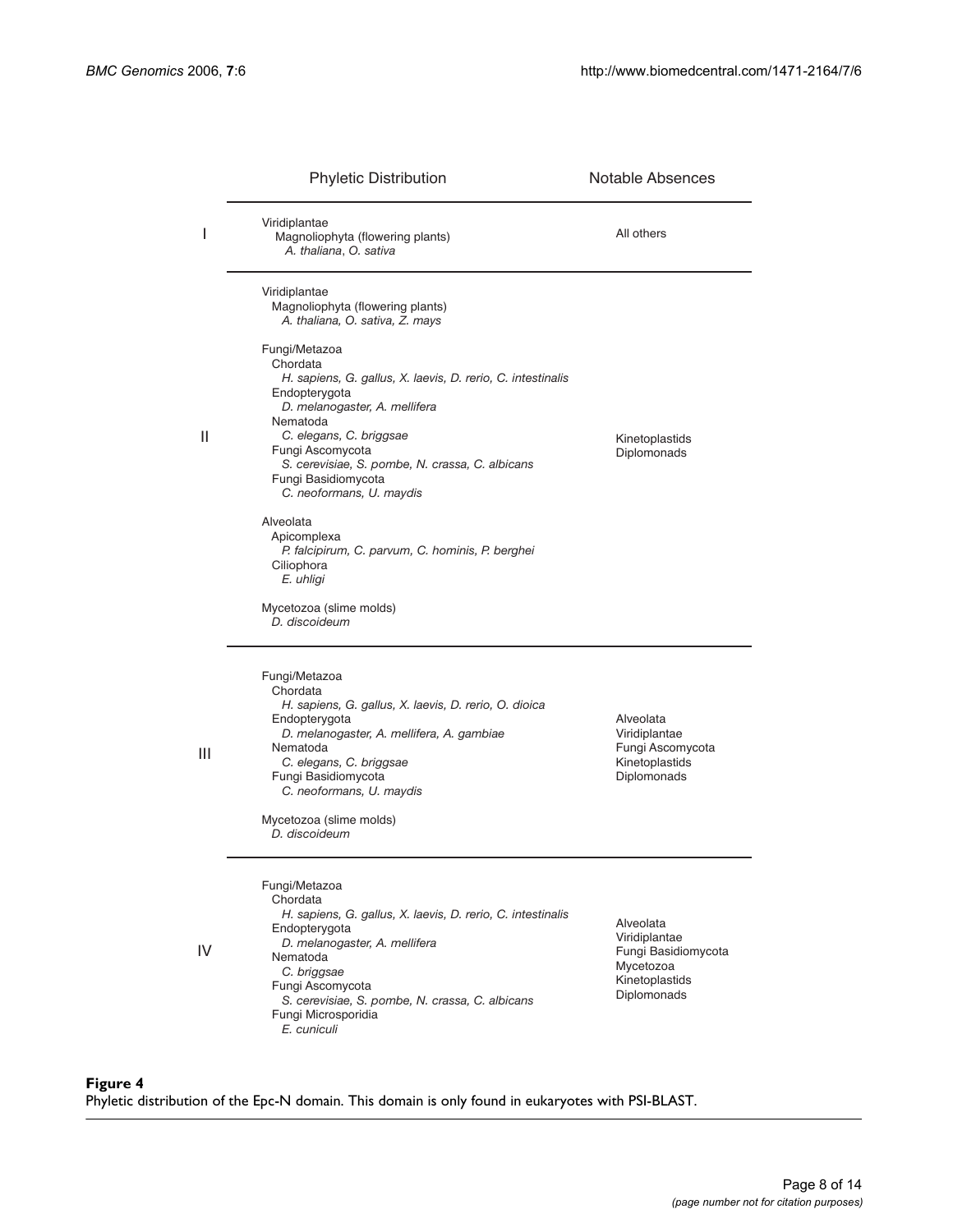|                | Current Biological Data for Epc-N-containing Proteins                                                                                                                                                                                                                                                   |
|----------------|---------------------------------------------------------------------------------------------------------------------------------------------------------------------------------------------------------------------------------------------------------------------------------------------------------|
|                | Currently no data are available. Subfamilies (a) and (b) are both found in A. thaliana and O. sativa.                                                                                                                                                                                                   |
|                | (a) H. sapiens: EPC1, a component of the p400/NuA4 and TIP60 H4/H2A histone acetyltransferase (HAT) complexes.                                                                                                                                                                                          |
|                | S. cerevisiae: EPL1, knockout is homozyqous lethal. Component of the NuA4 H4/H2A HAT complex, the only essential HAT in yeast.                                                                                                                                                                          |
| Ш              | C. elegans: Y111B2A.11, RNAi phenotype: embryonic lethal.                                                                                                                                                                                                                                               |
|                | (b) D. melanogaster only [E(Pc)]. Heterozygous mutations are enhancers of mutations in polycomb genes and suppressors of position effect variegation.<br>Homozygous mutations are lethal. (a) is also found in <i>D. melanogaster</i> .                                                                 |
|                |                                                                                                                                                                                                                                                                                                         |
|                | H. sapiens: BR140, implicated in somatic cell development. BRL, expressed in germline tissue.                                                                                                                                                                                                           |
| $\mathbf{III}$ | C. elegans: LIN-49, implicated in somatic cell development and homeotic gene expression. Genetic and requlatory interactions with homeobox transcription<br>factors including mab-5, egl-5, lim-6, cog-1. RNAi phenotype: post-embryonic growth defect, sterile progeny, uncoordinated movement defect. |
|                | D. melanogaster: CG1845, strong 2-hybrid interaction with CG16838, an AAA-ATPase protein complex formation chaperone.                                                                                                                                                                                   |
|                |                                                                                                                                                                                                                                                                                                         |
|                | H. sapiens: JADE, interacts with the von Hippel-Lindau (VHL) renal tumor suppressor. Component of the TIP60 H4/H2A HAT complex in kidney cells.                                                                                                                                                         |
| <b>IV</b>      | S. cerevisiae: NTO1, knockout is viable. Strong 2-hybrid interactions with (i) SAS3, the catalytic subunit of the NuA3 H3 HAT complex, which is implicated<br>in gene silencing, (ii) UMP1, a protein complex formation chaperone, and (iii) SLM6, a protein of unknown function.                       |
|                | C. elegans: Y53G8AR.2, RNAi phenotype: WT.                                                                                                                                                                                                                                                              |
|                | D. melanogaster: RHINOCEROS, nuclear protein that regulates Ras pathway genes to restrict epidermal growth factor signaling in the eye.                                                                                                                                                                 |
|                |                                                                                                                                                                                                                                                                                                         |

Currently available biological data regarding Epc-N-containing proteins.

finger) than it is other Chordata (which have not). Observation (*iii*) therefore presents an interesting example of a lower chordate serving as an evolutionary intermediate between vertebrates and invertebrates not only at the anatomical level but also at the level of protein structure/ domain architecture.

### *Data mining for the biological roles of Epc-N proteins*

Data has been extracted from cited literature and from publicly available genomic databases including those linked to the following websites: [26-30]

Epc-N proteins appear to exist as components of large protein complexes, typically, histone acetyltransferase (HAT) complexes (Figure 5). There are not yet any data regarding subfamily I proteins; however, subfamily II proteins have been found to be essential in several organisms including budding yeast, *Drosophila* and *C. elegans*, consistent with their near omnipresence in the preceding phyletic distribution analysis. The Epc-N subfamily II protein of *S. cerevisiae*, ELP1, has been shown to be a component of the NuA4 H4/H2A HAT, the only essential HAT in that organism [31]. The homologous *H. sapiens* protein, EPC1, has

also been found in similar complexes (p400/NuA4 and TIP60) in human cell lines [32,33]. In an apparent functional paradox, heterozygous mutations in a *Drosophila* subfamily II gene [E(Pc)] are suppressors of position effect variegation [Su(var)] and enhancers of mutations in polycomb genes, and EPC1 has recently been found in an additional complex, with Ezh2 (Enhancer of zeste, a SET domain protein) [\[13](#page-12-0),34,35]. Thus, Epc-N subfamily II proteins are appear to be directly implicated in basic, essential epigenetic events that govern both transcriptional activation and repression.

Epc-N subfamily III proteins are immediately connected to some level of epigenetic regulation by the presence of their family-defining bromodomains. With respect to subfamilies II and IV, somewhat less is currently known about subfamily III proteins, but it is known that in humans one subfamily III protein, BR140, is involved in somatic cell development while a presumed paralog, BRL, is most highly expressed in germline tissues [36]. The subfamily III protein in *C. elegans* is LIN-49. Like BR140, LIN-49 has been shown to be involved in somatic cell development, specifically through the regulation of homeotic gene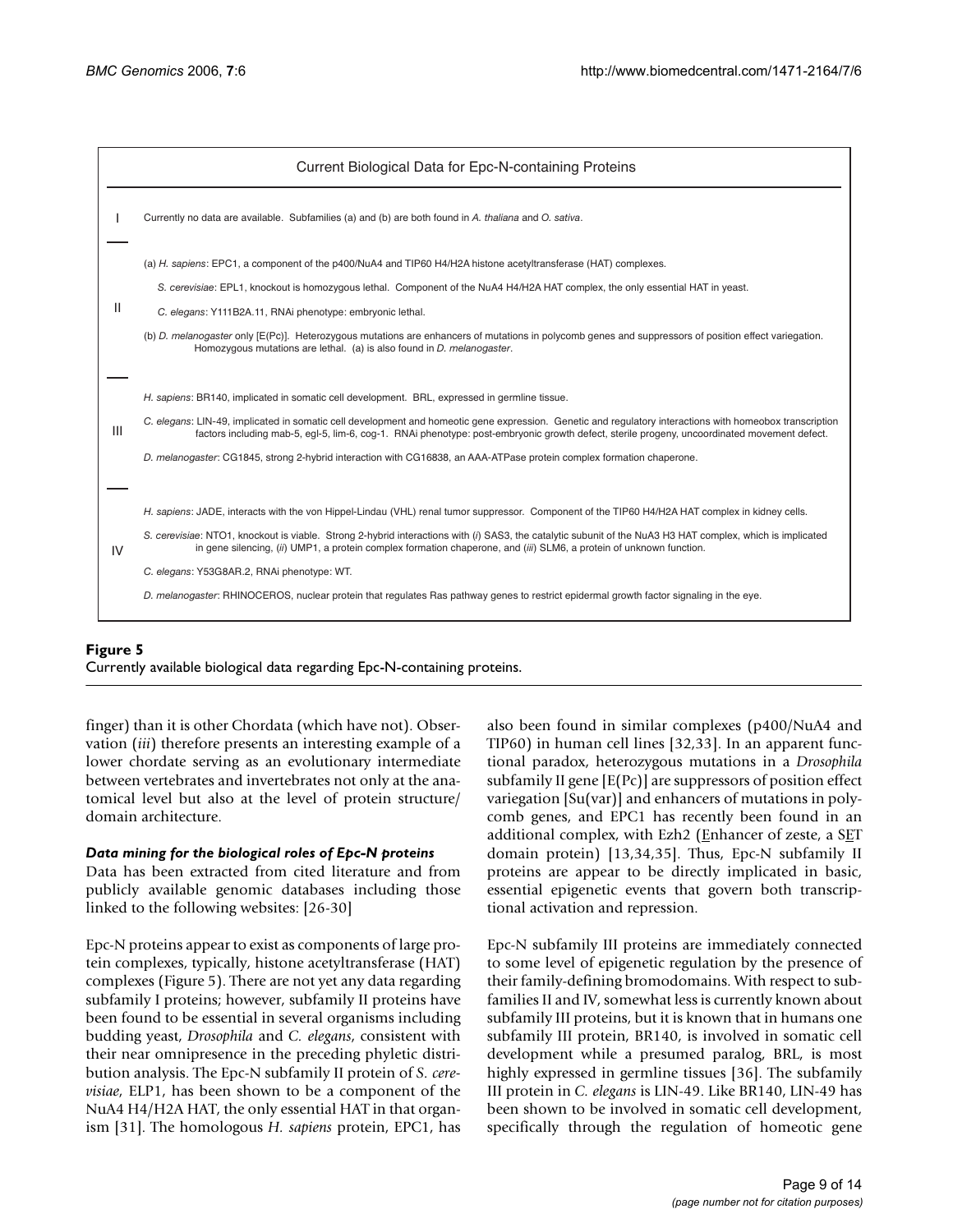

### Currently available biological data regar **Figure 6** ding non-Epc-N PZPM-containing proteins

Currently available biological data regarding non-Epc-N PZPM-containing proteins.

expression [37]. The RNAi knockdown line of LIN-49 shows post-embryonic growth defects, sterile progeny and uncoordinated movement defects, phenotypes which are also observed in a naturally occurring mutant in which the sixteenth ligand (20 ligands total) of the PZPM has been changed from Cys to Ser, presumably disrupting the motif [[38](#page-13-0)]. Finally, the subfamily III protein of *Drosophila*, CG1845, was shown to have a 2-hybrid interaction with CG16838, an AAA-ATPase thought to function as a chaperone in protein complex assembly-dissolution. Interestingly, the subfamily IV protein in *S. cerevisiae*, NTO1, also has a two-hybrid interaction with a protein complex assembly chaperone, suggesting that this is a *bona-fide* property of HAT complex regulation.

As suggested, there is a bit more information available regarding Epc-N subfamily IV proteins. Subfamily IV proteins do not appear to be essential, and are thus inferred to take on more specialized roles than subfamily II proteins, whose roles seem to be more basic. The NTO1 knockout is viable, and the RNAi of the subfamily IV transcript in *C. elegans* has a WT phenotype. Subfamily IV proteins have been found associated with two different HATs. The human protein, JADE (of which there is three isoforms), interacts physically with the von Hippel-Lindau tumor suppressor and the H4/H2A HAT TIP60 in kidney tissue [39,40]. By contrast, NTO1 has a two-hybrid interaction with SAS3, the catalytic subunit of the NuA3 H3 HAT complex, which is involved in gene silencing. NTO1

also has two-hybrid interactions with the protein complex assembly chaperone UMP1 and SLM6, a protein of unknown function. Finally, the subfamily IV protein of *Drosophila*, RHINOCEROS, regulates Ras pathway genes to restrict epidermal growth factor signaling in the eye, but its molecular mechanism is currently unknown [[41](#page-13-1)].

# *Data mining for the biological roles of non-Epc-N PZPM proteins*

All currently available data regarding non-Epc-N PZPM proteins point to a role in histone methylation and gene silencing (Figure 6). Consistent with this, all human PZPM encoding genes, including JADE, have emerged as proto-oncogenes with the exception of BR140 and BRL, for which there are no data on the subject [42-50]. The human non-Epc-N PZPM proteins each take on different but related roles: (*i*) AF10 has recently been shown to interact physically with DOT1L36, which methylates lysine 79 of histone H3, (*ii*) AF17 has a genetic interaction with the β-catenin-TCF pathway, (*iii*) GASC1 and other Jumonji transcription factors are robust transcriptional repressors in organogenesis, and (*iv*) NSD1 is a SET domain protein that methylates lysine 36 of histone H3 and lysine 20 of histone H4. In *C. elegans*, the homolog of AF10/AF17, ZFP1, also has a genetic interaction with the β-catenin/Wnt developmental pathway, and its loss of function by RNAi suppresses RNAi activity, strongly indicating a WT role in gene silencing. Less is known about the other *C. elegans* genes, Y59A8A.2 and Y48B6A, but they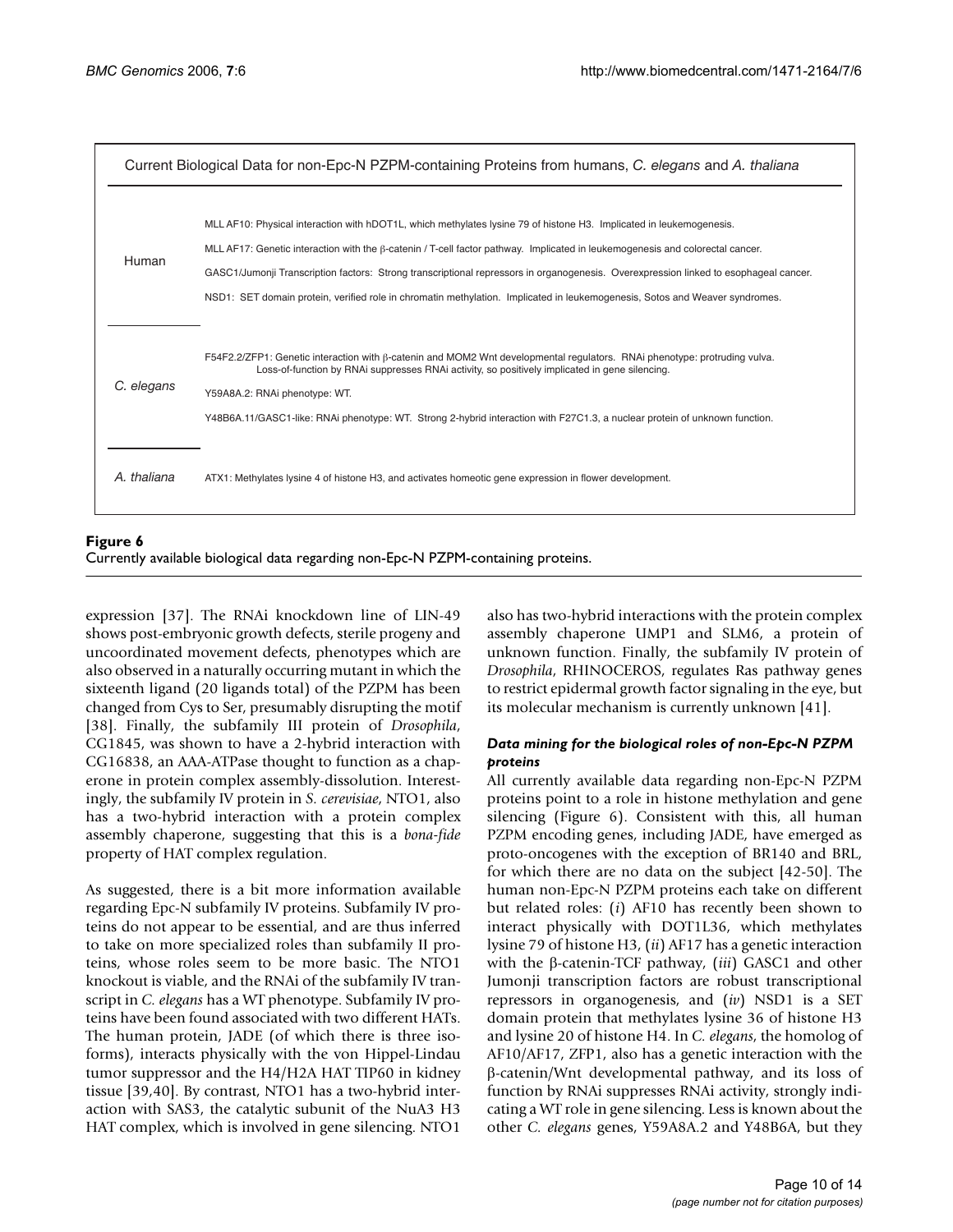A

3D-Jury reults from submission of canonical Epc-N domains to the Polish metaserver (www.bioinfo.pl/meta)

| Epc-N subfamily I query | 3D-Jury | <b>PDB</b>       | protein             | Epc-N subfamily II query  | 3D-Jurv | <b>PDB</b> | protein     |
|-------------------------|---------|------------------|---------------------|---------------------------|---------|------------|-------------|
| sativa NP 914427<br>о.  | 50.00   | 1AYI             | colicin IM7 $\star$ | C. elegans NP 499642      | 30.43   | 1AYI       | colicin IM7 |
|                         | 41.88   | $1$ $G$ $X$ $Ga$ | colicin IM8         |                           | 30.00   | 1GXGa      | colicin IM8 |
|                         | 41.75   | 1BXIa            | colicin IM9         |                           | 29.43   | 1BXIa      | colicin IM9 |
| A. thaliana CAB79979    | 26.25   | 1AYI             | colicin IM7         | P. yoelli yoelli EAA22977 | 29.57   | 1GXGa      | colicin IM8 |
|                         | 25.38   | 1GXGa            | colicin IM8         |                           | 29.29   | 1BXIa      | colicin IM9 |
|                         | 24.88   | 1BXIa            | colicin IM9         |                           | 23.86   | 1AYI       | colicin IM7 |
| A. thaliana CAB86009    | 22.50   | 1GXGa            | colicin IM8         | A. mellifera XP 397232    | 27.71   | 1BXIa      | colicin IM9 |
|                         | 22.38   | 1BXIa            | colicin IM9         |                           | 27.57   | 1AYI       | colicin IM7 |
|                         | 21.00   | 1AYI             | colicin IM7         |                           | 25.14   | 1GXGa      | colicin IM8 |
| sativa XP 463767<br>о.  | 27.62   | 1AYI             | colicin IM7         | M. grisea EAA55275        | 32.43   | 1DF0a      | calpain     |
|                         | 23.00   | 1BXIa            | colicin IM9         |                           | 32.43   | 1JU0a      | sorcin      |
|                         | 17.62   | 1GXGa            | colicin IM8         |                           | 28.71   | 1F40a      | qrancalcin  |

B

profsec 2° structure --EEEEE--EEE--------EE----HHHHHHHHHHHH--------HHHHHHHHHHHHHH----------HHHHHHHH-----HHHHHHHHHHHHHHHHH--------

O. sativa NP\_914427 QDYIGHIGTDVEMALDESRVIYDMDSDDEVWVSRWRKLGKDSTSVTDDLFERIMDKFEKLAYSHNCNELTIDQMKELDSDNIPLDTIKVIHDYWQDKRKKKGMPLIRH  $\texttt{k.} \quad \texttt{colic} \quad \texttt{NN} \quad \texttt{N} \quad \texttt{N} \quad \texttt{N} \quad \texttt{N} \quad \texttt{N} \quad \texttt{N} \quad \texttt{N} \quad \texttt{N} \quad \texttt{N} \quad \texttt{N} \quad \texttt{N} \quad \texttt{N} \quad \texttt{N} \quad \texttt{N} \quad \texttt{N} \quad \texttt{N} \quad \texttt{N} \quad \texttt{N} \quad \texttt{N} \quad \texttt{N} \quad \texttt{N} \quad \texttt{N} \quad \texttt{N} \quad \texttt{N} \quad \texttt$ E. coli colicin IM7 ........................DYTEAEFVQLLKEIEKENVAATDDVLDVLLEHFVKITEHPDG-----TDLIYYPSDNRDDSPEGIVKEIKEWRAAN-GKPGFKQ structure 1AYI ........................---HHHHHHHHHHHHH-------HHHHHHHHHHHHHH----------HHHHHH---------HHHHHHHHHHHHHH--------



### **Figure 7**

Structural classification of the Epc-N domain. (a) Results from submitting canonical Epc-N domain sequences (those lacking the PZPM) to the Polish metaserver [52] for tertiary structure analysis. A 3D-Jury score of 50 or greater is considered a significant match. The top three matches for the highest scoring sequences are shown. The subfamily I Epc-N domain from *O. sativa*  NP\_914427 produced a significant match to the colicin IM7 protein, a right-handed orthogonal four-helix bundle. Note that while considered statistically below threshold, all of the other top three candidates from the highest scoring sequences were matched to right-handed four-helix bundles. (b) A metaserver-generated alignment between the Epc-N domain of NP\_914427 and the matched colicin IM7 structure PDB 1AYI. (c) Structural diagrams.

have WT RNAi phenotypes, similar to what is observed in the Epc-N subfamily IV RNAi knockdown line. Finally, in *Arabidopsis*, only one PZPM encoding gene, ATX1, has been studied thus far. ATX1 methylates lysine 4 of histone H3 and activates homeotic gene expression in flower development [51]. In sum, non-Epc-N PZPM containing proteins are clearly involved in homeotic gene expression and local and global transcriptional repression at least sometimes as a direct consequence of histone methylation. To date, no other functions have been assigned to PZPM proteins.

#### *Structural considerations*

Jpred secondary structure analyses strongly indicated that canonical Epc-N domains (those from subfamilies I and II, that lack the PZPM) comprise four-helix all-alpha folds (above). Four-helix all-alpha folds typically form bundles, which may be right-handed or left-handed, and may have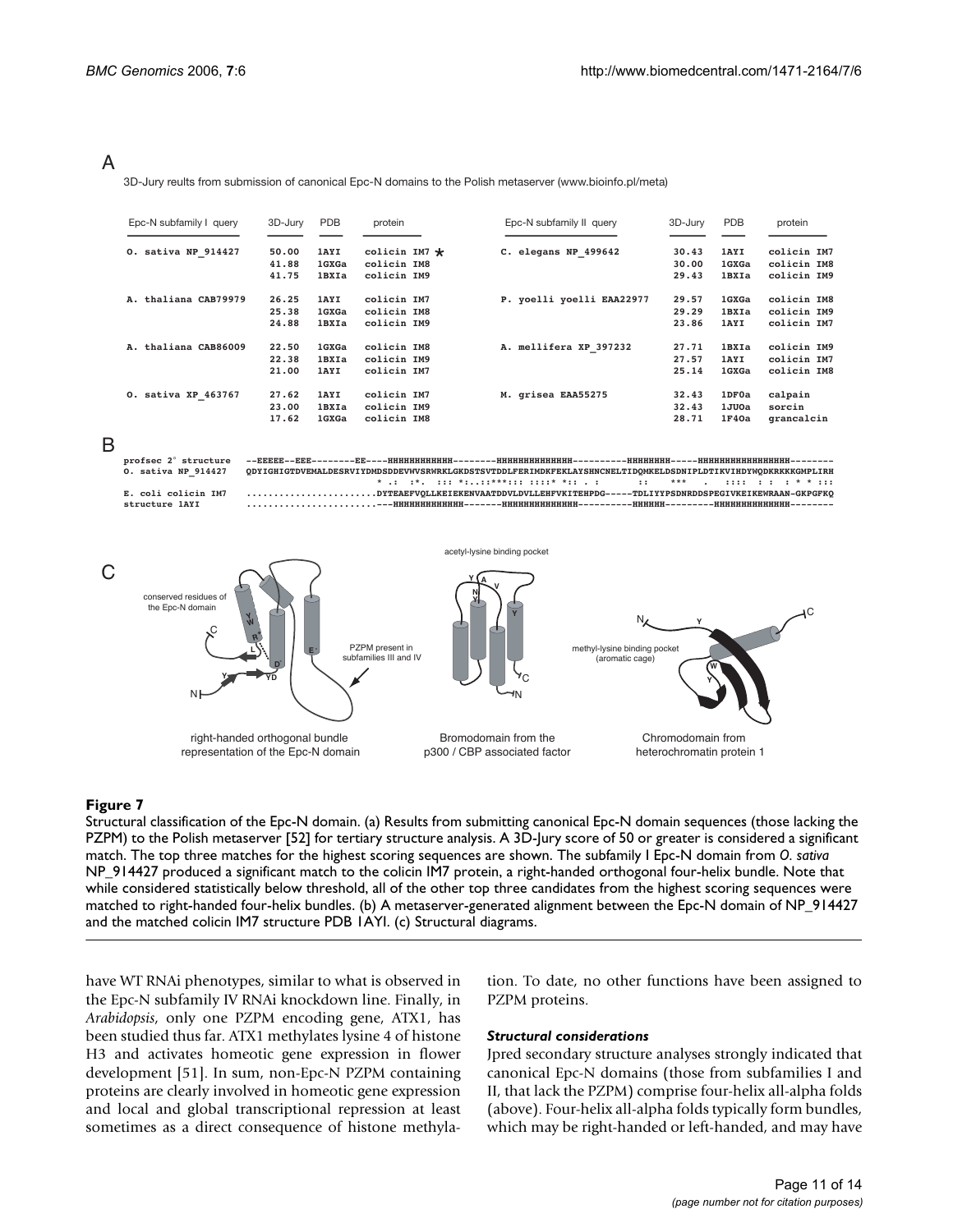either an orthogonal or up-and-down helix-to-helix spatial orientation. A commonly known right-handed orthogonal four-helix bundle is the E/F hand, such as those found in calmodulin. A commonly known lefthanded up-and-down bundle is the bromodomain, which, as alluded to above, is found in a whole host of chromatin-associated proteins, including Epc-N subfamily III members. In order to glean some evidence of what type of bundle the Epc-N domain might form, canonical Epc-N domains (those from subfamilies I and II) were submitted to the Polish metaserver [52] for tertiary structure homology analysis. The metaserver simultaneously submits a query sequence to an entire battery of threading and three-dimensional profile search algorithms (e.g., 3D-PSSM [53] mGenTHREADER [54], FUGUE [55], SUPERFAMILY [56] etc.) and then the program 3D-Jury adjudicates between conflicting results [57]. All family I and 20 family II Epc-N domains were applied to the metaserver, and the three highest scoring matches for the best fit sequences are shown in Figure 7A. A 3D-Jury score of 50 or greater is considered significant, and while one does not expect a high scoring hit with a newly defined domain for which no structures are available, one Epc-N domain sequence ([ref | NP\_914427], from the rice *O. sativa*) did produce a match scored at exactly 50.00 to the colicin immunity protein (IM) 7 from *E. coli* (Figure 7B). Colicin IM proteins form right-handed orthogonal four-helix bundles and are characterized by a relatively short third helix [58]. All of the highest scoring Epc-N domains were matched to colicin IM proteins with the exception of the Epc-N domain from the family II protein of the ascomycote *M. grisea*, which found lower-scoring matches to human E/F hand proteins. As stated above, E/ F hands are also right-handed orthogonal four-helix bundles. Also, like other known right-handed four-helix bundles, the third helix of the Epc-N domain is the shortest in all sequences examined. Finally, there were no matches (including sub-significant hits) to the bromodomain (a prominent left-handed four-helix bundle in the PBD) or any other left-handed bundle for any of the sequences examined. Therefore, while the evidence is not strong enough to claim a direct relationship between the Epc-N domain and colicin IM proteins, the available data do suggest that the core of the domain is likely a right-handed orthogonal four-helix bundle. The rest of the domain comprises beta structures at either end of the linear sequence that are expected to be in proximity to one another given the structure of a four-helix bundle. Of course, these computational results will need to be verified experimentally, but a diagram of a right-handed orthogonal four-helix bundle representation of the Epc-N domain is provided in Figure 7C, and compared to the bromodomain and the chromodomain. Again, the bromodomain is a left-handed up-and-down four-helix bundle that forms an acetylated chromatin-binding motif using the indicated conserved residues [10]. By contrast, the chromodomain comprises three antiparallel extended β-strands reinforced by a cross-strand helix that forms a methylated chromatin-binding motif using an aromatic cage [12]. Interestingly, strikingly similar types of residues are conserved amongst, and therefore define, Epc-N domains, suggesting that it also could form a chromatinbinding motif, but this too will need to be assessed experimentally.

# **Discussion**

From the sum of the analyses described above, the Epc-N domain defined here emerges as a crucial component of epigenetic regulation. The Epc-N domain appears to be a protein-protein interaction module, and can be included with the bromodomain and the chromodomain in the small cadre of potential histone code interpreters. Current evidence suggests that the core of this domain is a righthanded orthogonal four-helix bundle. Further, it can occur with a PZPM between the second and third helices, and the nature and apparent positioning of its conserved amino acid residues suggests that it may have intrinsic affinity for chromatin. Several Epc-N-containing proteins have been directly implicated as components of HAT complexes (e.g., NuA4 and TIP60 H4/H2A HATs and NuA3 H3 HAT), but intriguingly all proteins studied with PZPMs are associated with histone methylation and gene silencing. Therefore, PZPM-containing Epc-N proteins may be direct links between histone acetylation and methylation statuses.

The unusual phyletic distribution of Epc-N containing proteins likely reflects significant discrepancies in the way different organisms form, perceive and respond to epigenetic information. Most eukaryotes for which sequence information is available appear to retain at least one subfamily II gene (the notable exceptions are the kinetoplastid and Diplomonad parasites), and the available knockout lines are all homozygous lethal. Both of these observations indicate a rather fundamental role for Epc-N subfamily II proteins in epigenetic structure formation and/or recognition. However, the evolutionary peculiarities of the other three subfamilies suggest that the basic properties of the Epc-N domain can be harnessed for more specialized functions. For example, plants are strikingly different from all other eukaryotes in that they have a unique Epc-N subfamily (I, which appears to be a lineage specific expansion of subfamily II) but lack representatives of two other prominent subfamilies (III and IV). Plant cells have retained totipotency and the ability to dedifferentiate, hinting at the presence of epigenetic regulatory mechanisms different from those found in other complex multicellular organisms. Previously identified differences expected to contribute to these phenomena include a unique class of HD2-type histone deacetylases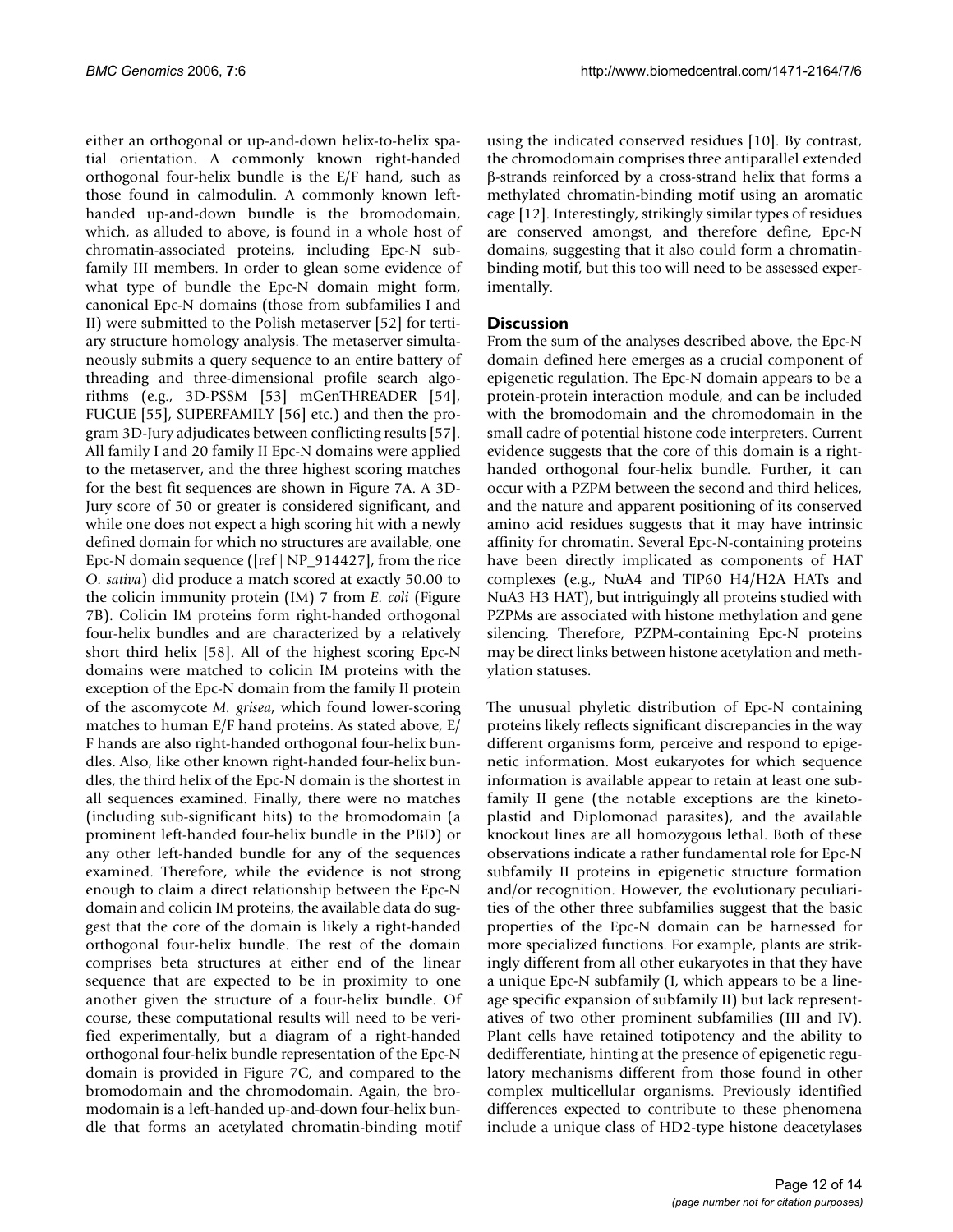and an acetylation mark on Lys 20 of H4, which is the site of a methylation mark in animals and fungi [[59](#page-13-2),60]. The irregular distribution of the Epc-N domain proteins in plants documented here suggests that it may also have a role in plant-specific epigenetic regulation.

Epc-N subfamily III and IV members apparently participate in specialized epigenetic processes in Fungi, Metazoa and Mycetozoa. Some effects in higher organisms including those mediated by JADE, BRL and RHINOCEROS appear to be tissue specific and have localized developmental consequences [36,39[-41](#page-13-1)]. Most organisms that contain one or more subfamily III proteins also have retained one or more subfamily IV proteins, so while they are similar in some sense (and likely arise from the duplication of a single primordial gene), it is doubtful that their functions are completely overlapping. This is further evidenced by the fact that RNAi of the subfamily III transcript in *C. elegans* causes severe phenotypes, while RNAi of the subfamily IV transcript does not. It is therefore interesting that Mycetozoa and Fungi Basidiomycota have retained a subfamily III gene but lack a subfamily IV gene and Fungi Ascomycota have retained a subfamily IV gene but lack a subfamily III gene. In budding yeast (an ascomycote), the subfamily IV protein NTO1 is associated with a nonessential HAT involved in gene silencing, and therefore its is likely to play a role in mating-type switching and/or telomere and rDNA maintenance. Thus, the evolutionary event described here suggests that there exists some fundamental and perhaps phylum defining difference between ascomycotes and basidiomycotes at the level of epigenetic regulation, possibly related to reproduction or telomere maintenance.

In summary, exhaustive experimental analyses of the Epc-N domain and the proteins in which it is found are anticipated to provide significant insight into both organism and tissue specific differences in epigenetic regulation and basic universal chromosomal processes.

# **Conclusion**

The Epc-N domain is a functionally uncharacterized globular domain found in proteins with known roles in epigenetic processes. This domain appears to be a right-handed orthogonal four-helix bundle that can accommodate a predicted five-center-zinc-binding motif (the PZPM) between its second and third helices. It is possible that this domain has intrinsic affinity for chromatin and that it links histone acetylation and methylation statuses.

### **Authors' contributions**

JP is the sole author of this manuscript

## **Additional material**

#### **Additional File 1**

*A collection of Epc-N proteins. Known domains are annotated with statistical significance scores from Pfam [16] analysis.* Click here for file [\[http://www.biomedcentral.com/content/supplementary/1471-](http://www.biomedcentral.com/content/supplementary/1471-2164-7-6-S1.pdf) 2164-7-6-S1.pdf]

### **Acknowledgements**

I would like to thank Job Dekker, Marian Walhout and anonymous reviewers for very insightful comments that have made this work stronger. I would also like to thank members of the various genome-sequencing consortia whose efforts make this type of work possible.

#### **References**

- 1. Kornberg RD, Thomas JO: **[Chromatin structure; oligomers of](http://www.ncbi.nlm.nih.gov/entrez/query.fcgi?cmd=Retrieve&db=PubMed&dopt=Abstract&list_uids=4825888) [histones.](http://www.ncbi.nlm.nih.gov/entrez/query.fcgi?cmd=Retrieve&db=PubMed&dopt=Abstract&list_uids=4825888)** *Science* 1974, **184:**865-868.
- 2. Loidl P: **[A plant dialect of the histone language.](http://www.ncbi.nlm.nih.gov/entrez/query.fcgi?cmd=Retrieve&db=PubMed&dopt=Abstract&list_uids=15102374)** *Trends Plant Sci* 2004, **9:**84-90.
- 3. Peterson CL, Laniel MA: **[Histones and histone modifications.](http://www.ncbi.nlm.nih.gov/entrez/query.fcgi?cmd=Retrieve&db=PubMed&dopt=Abstract&list_uids=15268870)** *Curr Biol* 2004, **14:**R546-R551.
- 4. Margueron R, Trojer P, Reinberg D: **[The key to development:](http://www.ncbi.nlm.nih.gov/entrez/query.fcgi?cmd=Retrieve&db=PubMed&dopt=Abstract&list_uids=15797199) [interpreting the histone code?](http://www.ncbi.nlm.nih.gov/entrez/query.fcgi?cmd=Retrieve&db=PubMed&dopt=Abstract&list_uids=15797199)** *Curr Opin Genet Dev* 2005, **15:**163-176.
- 5. Strahl BD, Allis CD: **[The language of covalent histone modifica](http://www.ncbi.nlm.nih.gov/entrez/query.fcgi?cmd=Retrieve&db=PubMed&dopt=Abstract&list_uids=10638745)[tions.](http://www.ncbi.nlm.nih.gov/entrez/query.fcgi?cmd=Retrieve&db=PubMed&dopt=Abstract&list_uids=10638745)** *Nature* 2000, **403:**41-45.
- 6. Turner BM: **[Histone acetylation and an epigenetic code.](http://www.ncbi.nlm.nih.gov/entrez/query.fcgi?cmd=Retrieve&db=PubMed&dopt=Abstract&list_uids=10944586)** *Bioessays* 2000, **22:**836-845.
- 7. Jenuwein T, Allis CD: **[Translating the histone code.](http://www.ncbi.nlm.nih.gov/entrez/query.fcgi?cmd=Retrieve&db=PubMed&dopt=Abstract&list_uids=11498575)** *Science* 2001, **293:**1074-1080.
- 8. Schreiber SL, Bernstein BE: **[Signaling network model of chroma](http://www.ncbi.nlm.nih.gov/entrez/query.fcgi?cmd=Retrieve&db=PubMed&dopt=Abstract&list_uids=12526804)[tin.](http://www.ncbi.nlm.nih.gov/entrez/query.fcgi?cmd=Retrieve&db=PubMed&dopt=Abstract&list_uids=12526804)** *Cell* 2002, **111:**771-778.
- 9. Haynes SR, Dollard C, Winston F, Beck S, Trowsdale J, Dawid IB: **The bromodomain: a conserved sequence found in human,** *Drosophila* **[and yeast proteins.](http://www.ncbi.nlm.nih.gov/entrez/query.fcgi?cmd=Retrieve&db=PubMed&dopt=Abstract&list_uids=1350857)** *Nucleic Acids Res* 1992, **20:**2603.
- 10. Dhalluin C, Carlson JE, Zeng L, He C, Aggarwal AK, Zhou M: **[Struc](http://www.ncbi.nlm.nih.gov/entrez/query.fcgi?cmd=Retrieve&db=PubMed&dopt=Abstract&list_uids=10365964)[ture and ligand of a histone acetyltransferase bromodomain.](http://www.ncbi.nlm.nih.gov/entrez/query.fcgi?cmd=Retrieve&db=PubMed&dopt=Abstract&list_uids=10365964)** *Nature* 1999, **399:**491-496.
- 11. Jacobson RH, Ladurner AG, King DS, Tjian R: **[Structure and func](http://www.ncbi.nlm.nih.gov/entrez/query.fcgi?cmd=Retrieve&db=PubMed&dopt=Abstract&list_uids=10827952)[tion of a human TAFII250 double bromodomain module.](http://www.ncbi.nlm.nih.gov/entrez/query.fcgi?cmd=Retrieve&db=PubMed&dopt=Abstract&list_uids=10827952)** *Science* 2000, **288:**1422-1425.
- 12. Jacobs SA, Khorasanizadeh S: **[Structure of HP1 chromodomain](http://www.ncbi.nlm.nih.gov/entrez/query.fcgi?cmd=Retrieve&db=PubMed&dopt=Abstract&list_uids=11859155) [bound to a lysine 9-methylated histone H3 tail.](http://www.ncbi.nlm.nih.gov/entrez/query.fcgi?cmd=Retrieve&db=PubMed&dopt=Abstract&list_uids=11859155)** *Science* 2002, **295:**2080-2083.
- <span id="page-12-0"></span>13. Stankunas K, Berger J, Ruse C, Sinclair DAR, Randazzo F, Brock HW: **The enhancer of polycomb gene of** *Drosophila* **[encodes a](http://www.ncbi.nlm.nih.gov/entrez/query.fcgi?cmd=Retrieve&db=PubMed&dopt=Abstract&list_uids=9735366) [chromatin protein conserved in yeast and mammals.](http://www.ncbi.nlm.nih.gov/entrez/query.fcgi?cmd=Retrieve&db=PubMed&dopt=Abstract&list_uids=9735366)** *Development* 1998, **125:**4055-4066.
- 14. Koonin EV, Aravind L, Kondrashov AS: **[The Impact of Compara](http://www.ncbi.nlm.nih.gov/entrez/query.fcgi?cmd=Retrieve&db=PubMed&dopt=Abstract&list_uids=10892642)[tive Genomics on Our Understanding of Evolution.](http://www.ncbi.nlm.nih.gov/entrez/query.fcgi?cmd=Retrieve&db=PubMed&dopt=Abstract&list_uids=10892642)** *Cell* 2000, **101:**573-576.
- 15. International Human Genome Sequencing Consortium: **[Initial](http://www.ncbi.nlm.nih.gov/entrez/query.fcgi?cmd=Retrieve&db=PubMed&dopt=Abstract&list_uids=11237011) [Sequencing and Analysis of the Human Genome.](http://www.ncbi.nlm.nih.gov/entrez/query.fcgi?cmd=Retrieve&db=PubMed&dopt=Abstract&list_uids=11237011)** *Nature* 2001, **409:**860-921.
- 16. [[http://pfam.wustl.edu/hmmsearch.shtml\]](http://pfam.wustl.edu/hmmsearch.shtml).<br>17 [http://smart.embl-beidelberg.de]
- [<http://smart.embl-heidelberg.de>].
- 18. Sonnhammer EL, Eddy SR, Birney E, Bateman A, Durbin R: **[Pfam:](http://www.ncbi.nlm.nih.gov/entrez/query.fcgi?cmd=Retrieve&db=PubMed&dopt=Abstract&list_uids=9399864) [multiple sequence alignments and HMM-profiles of protein](http://www.ncbi.nlm.nih.gov/entrez/query.fcgi?cmd=Retrieve&db=PubMed&dopt=Abstract&list_uids=9399864) [domains.](http://www.ncbi.nlm.nih.gov/entrez/query.fcgi?cmd=Retrieve&db=PubMed&dopt=Abstract&list_uids=9399864)** *Nucleic Acids Res* 1998, **26:**320-322.
- 19. Schultz J, Milpetz F, Bork P, Ponting CP: **SMART, a simple modular architecture research tool: identification of signaling domains.** *Proc Natl Acad Sci (USA)* 1998, **95:**5857-5864.
- 20. Altschul SF, Madden TL, Scaffer AA, Zhang J, Zhang Z, Miller W, Lipman DJ: **[Gapped BLAST and PSI-BLAST: a new generation of](http://www.ncbi.nlm.nih.gov/entrez/query.fcgi?cmd=Retrieve&db=PubMed&dopt=Abstract&list_uids=9254694) [protein database search programs.](http://www.ncbi.nlm.nih.gov/entrez/query.fcgi?cmd=Retrieve&db=PubMed&dopt=Abstract&list_uids=9254694)** *Nucleic Acids Res* 1997, **25:**3389-3402.
- 21. [<http://www.compbio.dundee.ac.uk/~www-jpred/>].